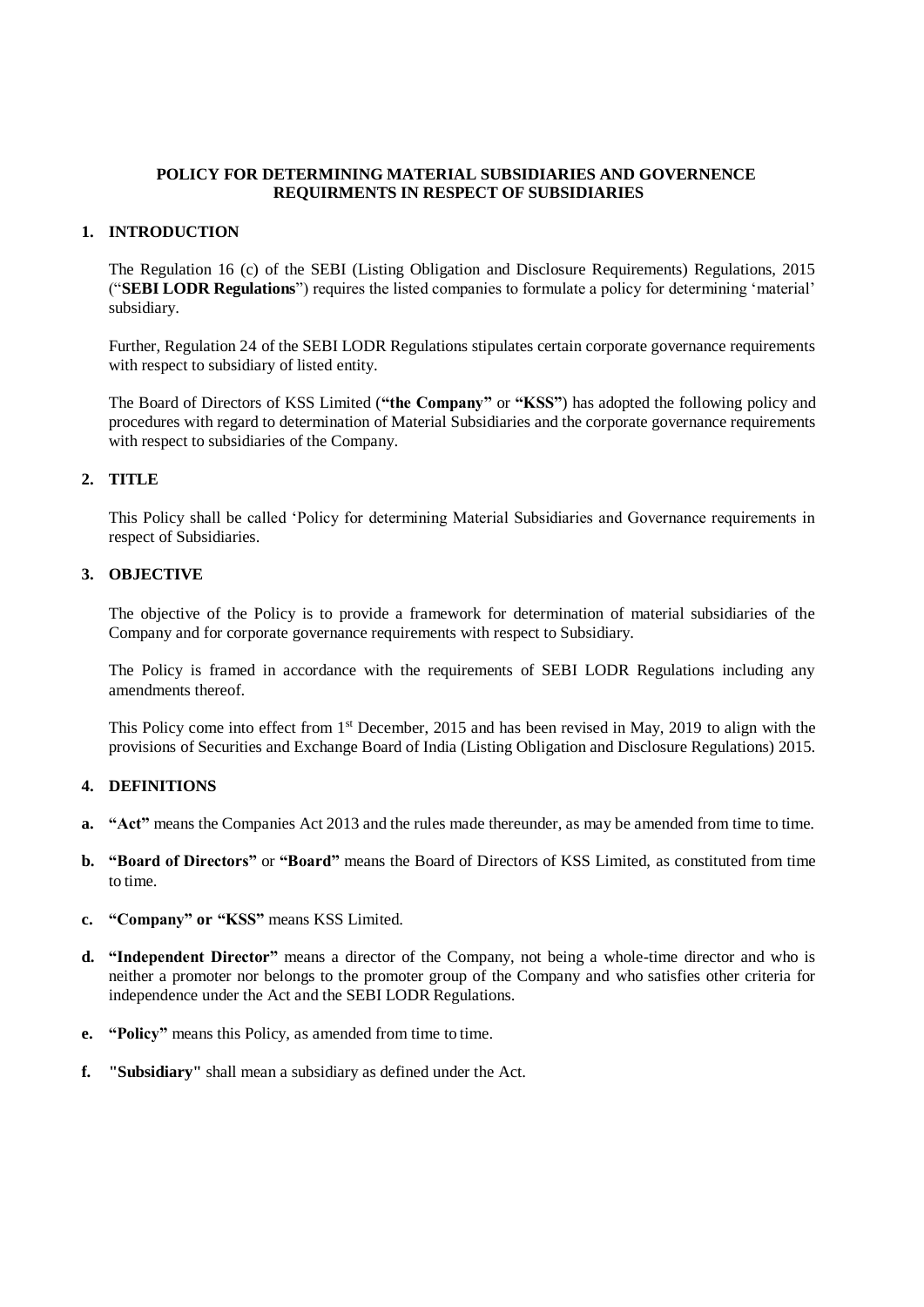All other words or expressions used but not defined in this Policy but defined in the Companies Act, 2013, Securities Exchange Board of India (Listing Obligations and Disclosure Requirements) Regulations, 2015 and Securities Contracts (Regulation) Act, 1956 and / or the Rules made thereunder shall have the same meaning as respectively assigned to them in such Acts, Rules or Regulations or any statutory modification or re-enactment thereof.

# **5. MATERIAL SUBSIDIARY**

A subsidiary shall be considered as **Material** if its income or net worth exceeds 10% (ten percent) of the consolidated income or net worth respectively, of the Company and its subsidiaries in the immediately preceding accounting year.

Un-Listed Material Subsidiary shall mean a Material Subsidiary, whether incorporated in India or outside India, which has not listed any of its specified securities on the recognized stock exchanges of the respective jurisdictions.

A list of such Unlisted Material Subsidiaries shall be presented to the Audit Committee annually for its noting.

## **6. REQUIREMENT REGARDING MATERIAL SUBSIDIARY**

- a) The Company, without passing a special resolution in its General Meeting, shall not :
	- i. dispose shares in the material subsidiary which would reduce its shareholding (either on its own or together with other subsidiaries) to less than 50% (fifty percent) or cease to exercise control over the subsidiary, except in cases where such divestment is made under a scheme of arrangement duly approved by a Court/Tribunal,.
	- ii. sell, dispose or lease the assets amounting to more than 20% (twenty percent) of the assets of the material subsidiary on an aggregate basis during a financial year, unless the sale, disposal, or lease is made under a scheme of arrangement duly approved by a Court/Tribunal, or under a resolution plan duly approved under Section 31 of the Insolvency and Bankruptcy Code, 2016 and such an event is disclosed to the recognized stock exchanges within one day of the resolution plan being approved.

In case such Material Subsidiary is a step down subsidiary of the Company, Board of immediate holding company of such Material Subsidiary and/or Board of the Material Subsidiary, as the case may be, should inform the Company before any decision in the matters mentioned in sub-clause (i) and (ii) above is considered and such decision can only be final upon receipt of approval of shareholders of the Company by way of a special resolution.

## **7. ADDITIONAL REQUIREMENT REGARDING MATERIAL NON-LISTED SUBSIDIARY**

At least one Independent Director on the Board of the Company shall be appointed a Director on the Board of the Unlisted Material subsidiary, whether incorporated in India or not.

Notwithstanding anything mentioned in Clause 5 of the Policy, for the purpose of the requirement of this Clause 7, "material subsidiary" shall mean a subsidiary, whose income or net worth exceeds 20% (twenty